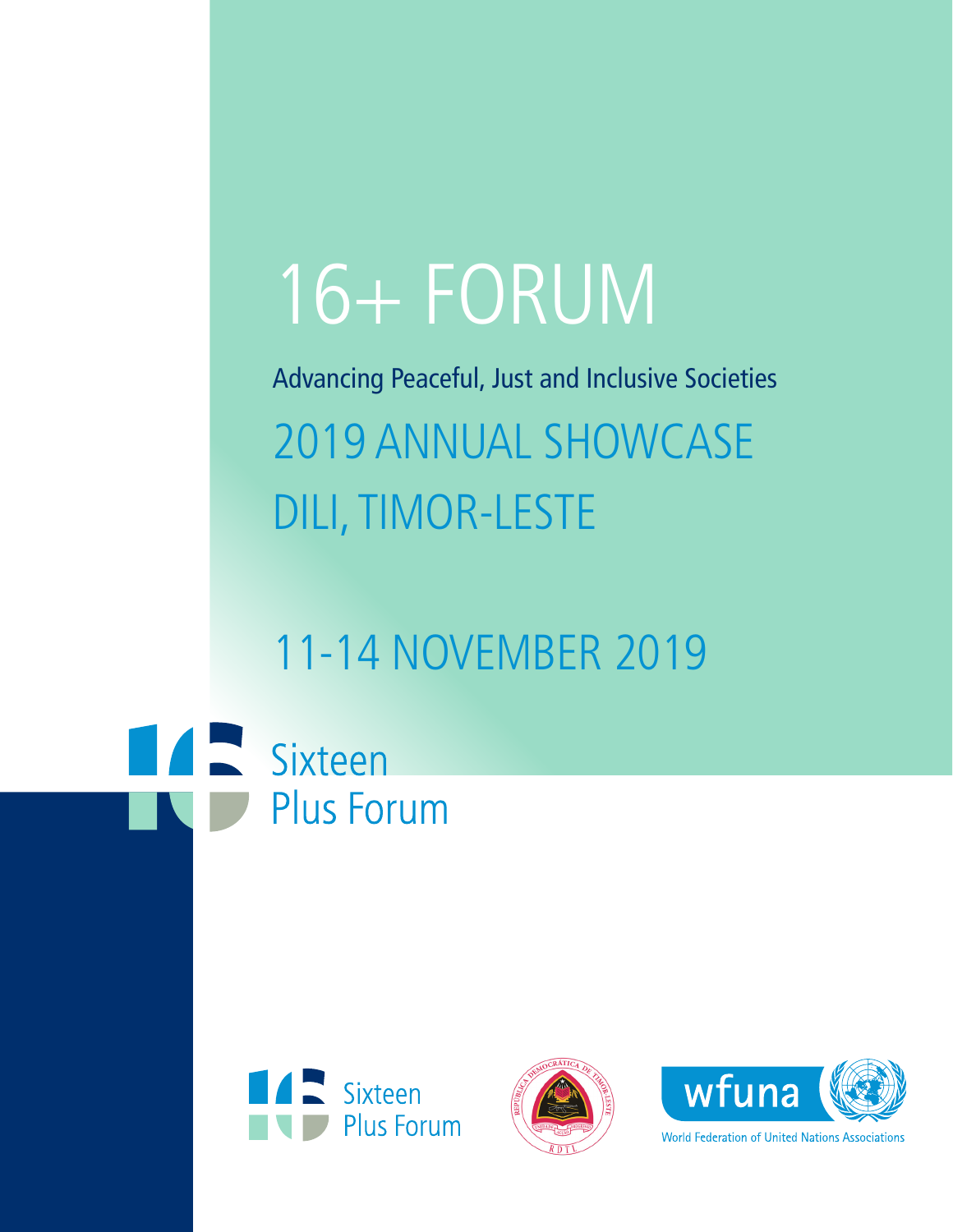### **A** Sixteen Plus Forum

## What  $\mathsf{Is}$  the  $16+$  Forum?

In many ways the bedrock of the 2030 Agenda, SDG 16 on Peaceful, Just and Inclusive Societies is about governance, inclusion and sustaining peace. From anti-corruption and the rule of law, to participatory decision-making, violence reduction and the promotion of peace, SDG 16 touches on all aspects of society and across the 2030 Agenda. It embodies a transformative and catalytic shift within the multilateral system and development community at large – that there can be no sustainable development without peace and no peace without sustainable development.

SDG 16+, which includes SDG 16, its related 2030 Agenda targets for peaceful, just and inclusive societies and links to other UN agendas, such as Sustaining Peace, offers a catalytic opportunity to fully realize the 2030 Agenda, as an integrated and mutually-reinforcing whole, and deliver on the promise of societies which are free from fear and violence.

Launched in April 2016, the 16+ Forum is committed to SDG 16+ implementation by showcasing what it means to advance peaceful, just and inclusive societies in policy and practice at local, national and regional levels, and for a wide community of stakeholders – governments, civil society, the UN, regional and international organizations, academia and private sector.

A partnership between the Member States of Australia, Costa Rica, the Czech Republic, Denmark, Georgia, Guatemala, Peru, Sierra Leone, Sweden, the Republic of Korea, Timor-Leste, and Tunisia, the g7+ and the World Federation of United Nations Association (WFUNA) as its Secretariat, the 16+ Forum provides a platform to share best practices, while applying SDG 16+ as a lynchpin from which to strengthen interlinkages across the 2030 Agenda, and to others, such as Sustaining Peace.

The 16+ Forum provides a platform to universally demonstrate SDG 16+ in policy and practice, through multi-stakeholder partnerships and across countries and contexts. Through its global gatherings, events and publications, it facilitates dialogue, learning and exchange among stakeholders in implementation of SDG 16+ and the 2030 Agenda universally.

## WHAT IS THE 16+ FORUM ANNUAL SHOWCASE AND WHY TIMOR-LESTE?

#### THE ANNUAL SHOWCASE

In September 2016, the 16+ Forum announced the Annual Showcase, a collective undertaking to showcase SDG 16+ in action- what implementation looks like, how to go about it, and lessons learned. Held on a yearly basis, the Annual Showcase takes place in a 16+ Forum member country. With the frst Annual Showcase in Tbilisi, Georgia, the second in Freetown, Sierra Leone and now the third in Dili, Timor-Leste, each opens with a focus on the host country and a flagship theme, while then broadening the lens to include a variety of country and regional contexts.

Bringing additional regional diversity to the Annual Showcase with Timor-Leste as host, this third SDG 16+ global gathering will also highlight practical synergies with other major international frameworks, including the New Deal's Peacebuilding and Statebuilding Goals, further adding to the push for SDG  $16+$  at home and abroad. (Previously, in Georgia, links were made between SDG 16+ and the Open Government Partnership, of which is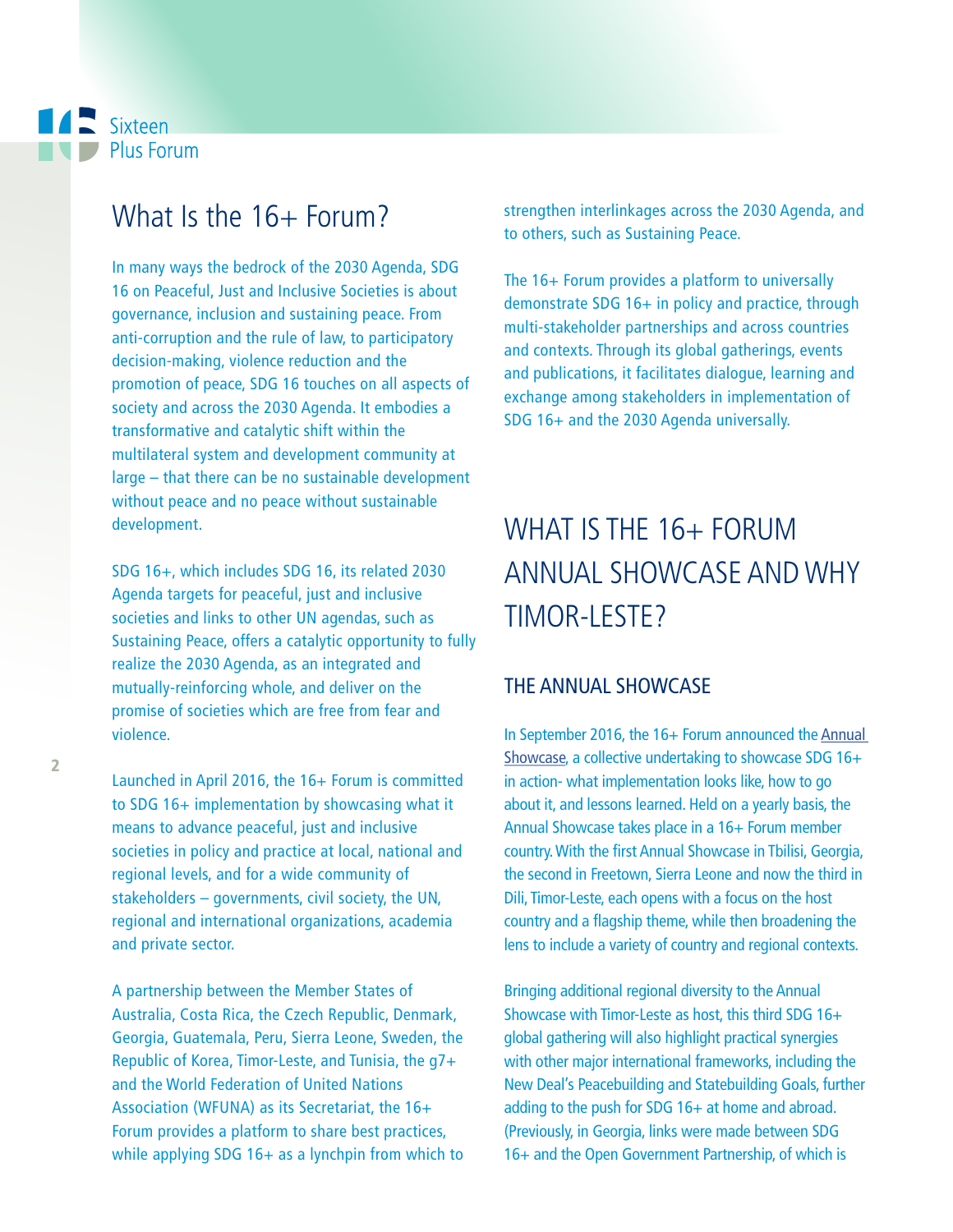was then Chair. In Sierra Leone, links were made between SDG 16+ and the New Deal, of which Sierra Leone is now Chair).

With wide-ranging participation of governments, local and international civil society organizations, members of the UN system, regional and international organizations, the private sector and academia, the Annual Showcase provides a yearly opportunity to highlight steps taken at national and local levels towards SDG 16+ implementation, inclusive of challenges, successes and solutions. With 150-180 participants from about thirty countries, it highlights how global rhetoric can, and has, translated into implementation across contexts.

As part of each Annual Showcase, a **Capacity-building Workshop** is held with civil society organizations to strengthen their understanding of SDG 16+ and how to effectively engage on SDG 16+ advocacy and implementation at local and national levels.

**Field Visits** to government institutions and civil society organizations further demonstrate SDG 16+ in practice.

Days three and four of the Main Conference consist of **Plenary and Breakout Sessions**, highlighting both the host country's experiences in advancing SDG 16+, as well as those of other national contexts present. Through each component of the Annual Showcase, the importance of **multi-stakeholder partnerships**, inclusion, and local and national ownership is highlighted.

Following the Annual Showcase, an **Outcome Document** is produced, capturing the most salient best practices and lessons learned, as well as key policy take-aways across country and context. Links to the Georgia and Sierra Leone Annual Showcase Outcome Documents can be found here and here, respectively. Each Annual Showcase Outcome Document is submitted as official input to the subsequent High-level Political Forum (HLPF) in New York in July.

Ultimately, the Annual Showcase orients and grounds SDG 16+ in national-level implementation, impact and

sustainable change on the ground, regardless of context. Deliberations are currently underway regarding Timor-Leste's Flagship theme as host of the 2019 16+ Forum Annual Showcase.

## The Overarching Landscape

In a sea of dynamic multilateral agendas, UN General Assemblies and High-level Political Forums, the 16+ Forum offers focus on SDG16+. In 2019, this is particularly important.

In July, 51 Member States will gather at the High-level Political Forum (HLPF) in New York to present their Voluntary National Reviews focused on SDG 16, among five other thematically-highlighted SDGs under the heading of Empowering People and Ensuring Inclusiveness and Equality. Timor-Leste will be presenting its Voluntary National Review for the first time and with SDG 16 at its foundation. In September 2019, Heads of State and Governments will then review all 17 SDGs at the SDG Summit.

With the 3rd Annual Showcase then taking place in Timor-Leste in November of 2019, governments, civil society organizations, the UN, academia, think-tanks and the private sector will be able to both take stock of the year's SDG 16+ events, while again returning to a focus and commitment to national level implementation.

2019 is the year for meaningful movement, momentum and mobilization on SDG 16+. Hosting the 3rd 16+ Forum Annual Showcase in Timor-Leste falls perfectly within this sequence, reinforcing the importance of national-level implementation and tying in the Voluntary National Reviews.

By bringing together the various communities and stakeholders working on SDG 16+, the 16+ Forum and particularly through the Annual Showcase, is directly